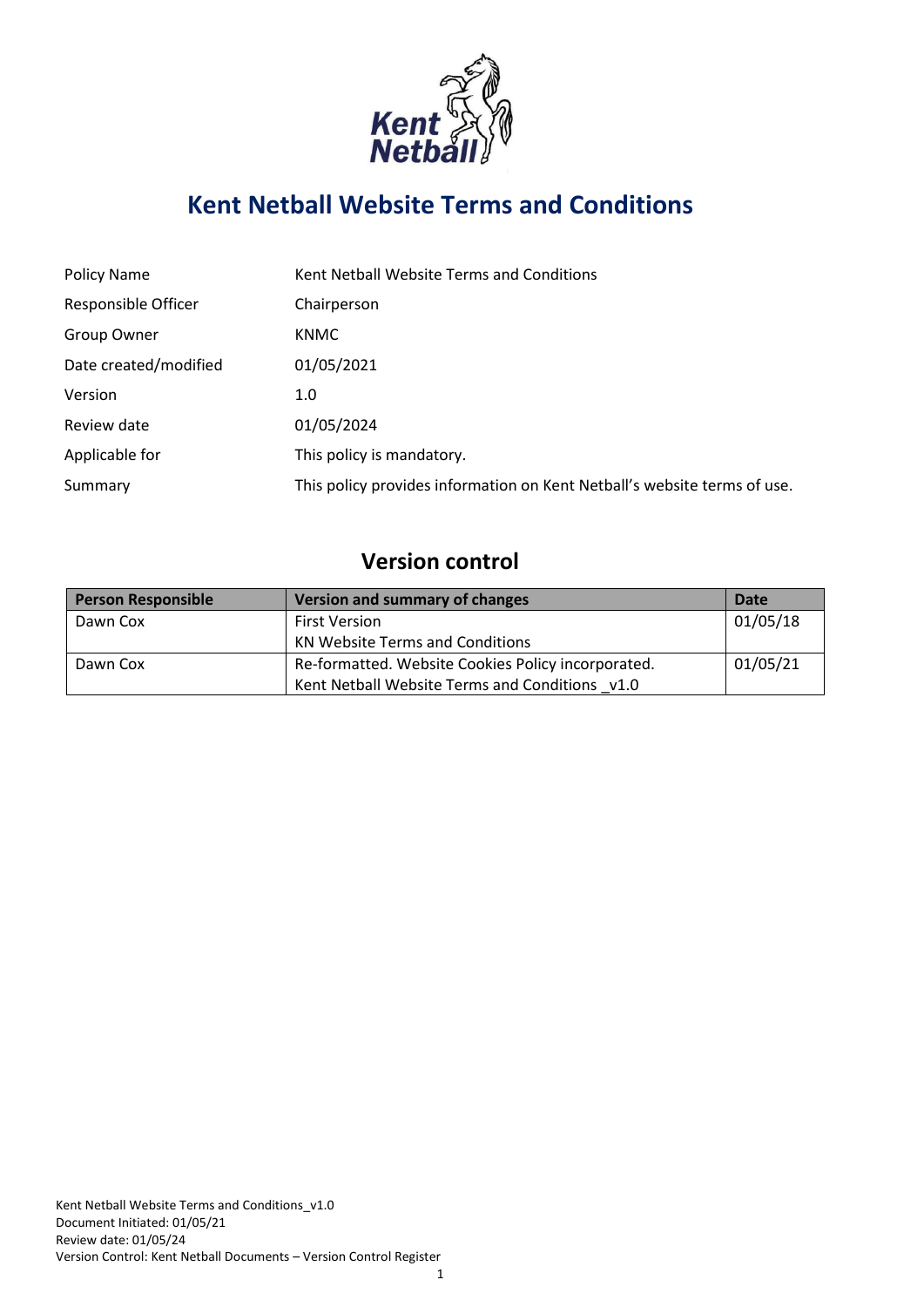## **Contents**

| 2. |    |  |  |
|----|----|--|--|
| 3. |    |  |  |
| 4. |    |  |  |
| 5. |    |  |  |
| 6. |    |  |  |
| 7. |    |  |  |
| 8. |    |  |  |
| 9. |    |  |  |
|    |    |  |  |
|    |    |  |  |
|    |    |  |  |
|    | a. |  |  |
|    | b. |  |  |
|    | c. |  |  |
|    | d. |  |  |
|    |    |  |  |
|    |    |  |  |
|    |    |  |  |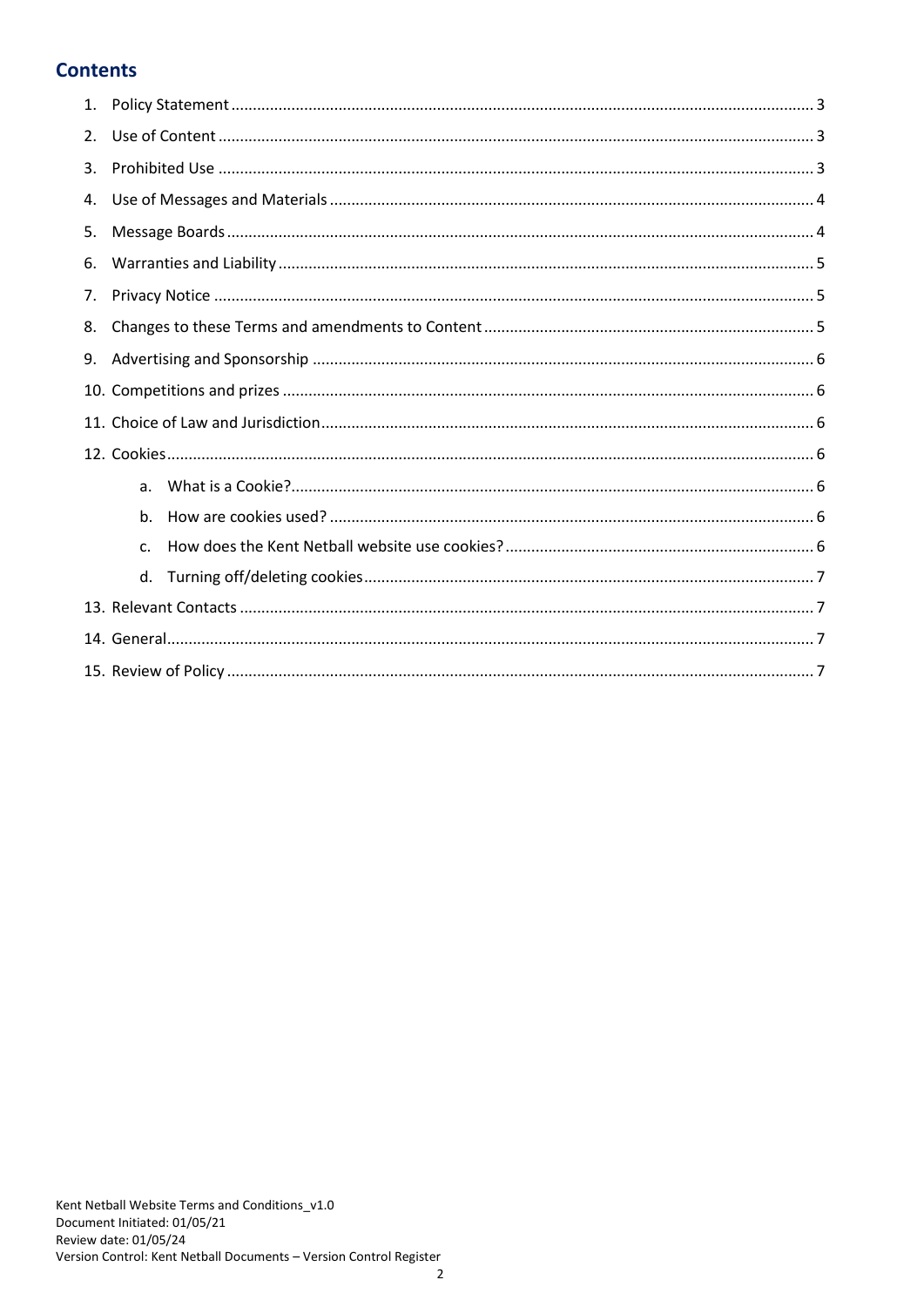## **1. Policy Statement**

<span id="page-2-0"></span>The purpose of the Kent Netball (KN) website is to provide you with information and services about Kent Netball and netball in Kent.

By accessing any of the pages on the KN website you agree to comply with the Terms & Conditions set out below. If you do not agree with these Terms & Conditions, do not make any use of the site and leave it immediately.

We have taken care in the preparation of the site. However, as certain technical matters may be beyond our control, we cannot guarantee that you will have uninterrupted access to the site at all times.

The Chairperson is responsible for ensuring that this policy is implemented effectively. The Secretary is responsible for the day-to-day implementation of the Policy. All other KNMC members are expected to facilitate this process.

A record of revisions of this policy will be recorded in the Kent Netball Documents – Version Control Register.

<span id="page-2-1"></span>Queries regarding this policy should be directed as indicated in the Relevant Contacts section.

#### **2. Use of Content**

- 2.1 All copyright and all other intellectual property rights in all text, images, sound, software, service marks, logos and other materials on the pages of the site ("the Content") are owned by KN or are reproduced on the site with permission of the relevant rights owner.
- 2.2 The Content may not be copied, reproduced, distributed, republished, downloaded, displayed, posted or transmitted in any form or by any means without KN's prior written consent, except as 2.3 below.
- 2.3 You may read, view, print, download and (where appropriate) listen to the contents of an individual page for private and personal non-commercial use only provided that all copyright, trademark and other proprietary notices contained in the original materials on any copy of these materials is retained, but you may not make more than one copy electronically or otherwise of any of the contents and you may not recopy or further distribute, sell, publish or transmit any part of the material by electronic or any other means.
- 2.4 You agree not to sell, resell, supply or otherwise make the Content or extracts or other information derived therefrom available in any manner or on any media to any third party without the prior written consent of KN.
- 2.5 The names, images and logos identifying KN, its projects, products and services (including, without limitation, the names "Kent Netball", "Kent Netball Association", or those of third parties, are the proprietary marks of Kent Netball, and/or may be the proprietary marks of third parties. Any use made of these marks may be an infringement of rights in those marks and Kent Netball reserves all rights to enforce such rights that it might have.

## **3. Prohibited Use**

<span id="page-2-2"></span>You may not use the site:

- for the posting, uploading, emailing or other transmission of any material, the publication, dissemination, use or possession of which infringes the rights of any person or which is unlawful in any other respect;
- in any manner which could damage, disable, overburden, or impair the site;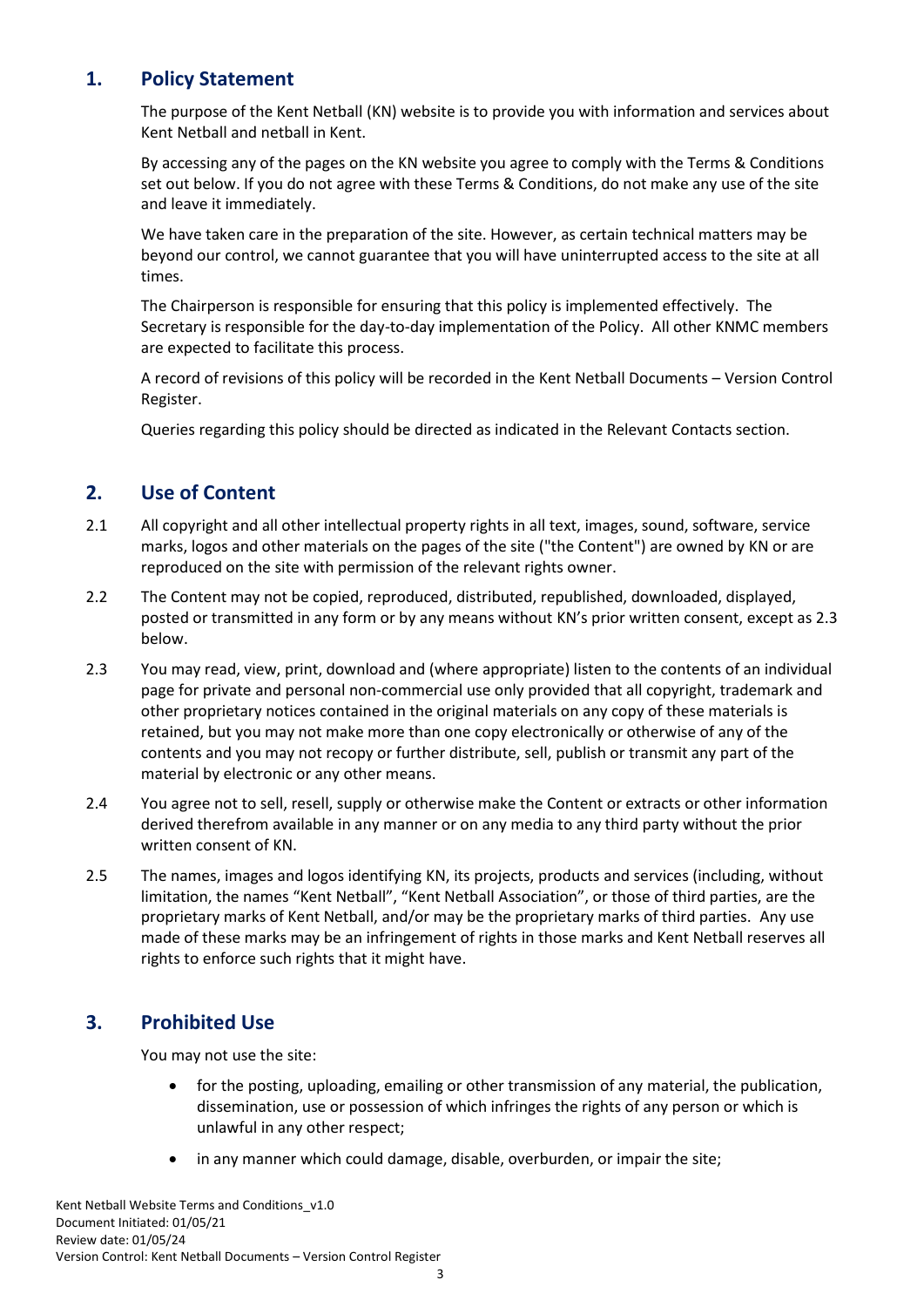- to make available personal data about any person other than yourself;
- to obtain or attempt to obtain any materials or information through any means not intentionally made available or provided for through the site;
- to impersonate any other person or entity or to provide inaccurate information;
- in any way which is abusive, vulgar, racist, sexist, defamatory, sexually orientated or obscene or which will harass, distress, embarrass or inconvenience any person or which might restrict or inhibit the use and enjoyment of the site by any person;
- for the posting, uploading, emailing or other transmission of any unsolicited or unauthorised advertising, promotional materials, "junk mail," "spam," "chain letters," "pyramid schemes," or any other form of solicitation or commercial exploitation;
- for the posting, uploading, emailing or other transmission of any material that contains software viruses or any other computer code, files or programs designed to interrupt, restrict, destroy, limit the functionality of or compromise the integrity of any computer software or hardware or telecommunications equipment;
- to create a database (electronic or otherwise) that includes Content;
- to transmit or re-circulate any Content to any third party;
- in such a way so as to remove the copyright or trade mark notice(s) from any copies of any Content made in accordance with these terms; or
- in any way that might bring KN, its affiliated organisations or the sport of netball into disrepute.

#### <span id="page-3-0"></span>**4. Use of Messages and Materials**

- 4.1 By submitting messages, suggestions or material (including any text, photographs, graphics, video or audio) to KN/the site you are granting KN a perpetual royalty free non-exclusive licence to reproduce, modify, translate, make available, distribute and sub-license the message/suggestion in whole or in part and in any form anywhere in the world.
- 4.2 By submitting any messages, suggestions or material to KN /the site you agree that KN may use those materials or suggestions for any purpose and in any what it chooses, including, but not limited to, developing, manufacturing and marketing products using such materials or suggestions. Any materials you provide shall be regarded as non-confidential.
- 4.3 By submitting any messages, suggestions or material to KN / the site you waive all of the moral rights that you have under Chapter IV of the of the Copyright, Design and Patents Act 1988 in respect of any such material.
- 4.4 If you do not wish to grant KN the rights set out above, do not submit contributions to the site.
- 4.5 KN shall have the unrestricted right to post on to the site some or all of any messages or suggestions that you submit to KN/the site or to choose not to do so. If KN chooses to post some or all of your messages or suggestions it may thereafter remove from the site some or all of any messages or suggestions that you submitted to KN/the site at its discretion and without the need to give any reasons.

## **5. Message Boards**

<span id="page-3-1"></span>Some of the pages of the site may contain message boards, bulletin boards, chat pages or other forums in which users are able to post material for viewing by others. KN does not edit or monitor the content of these pages and, subject to what is said below, does not have any knowledge of any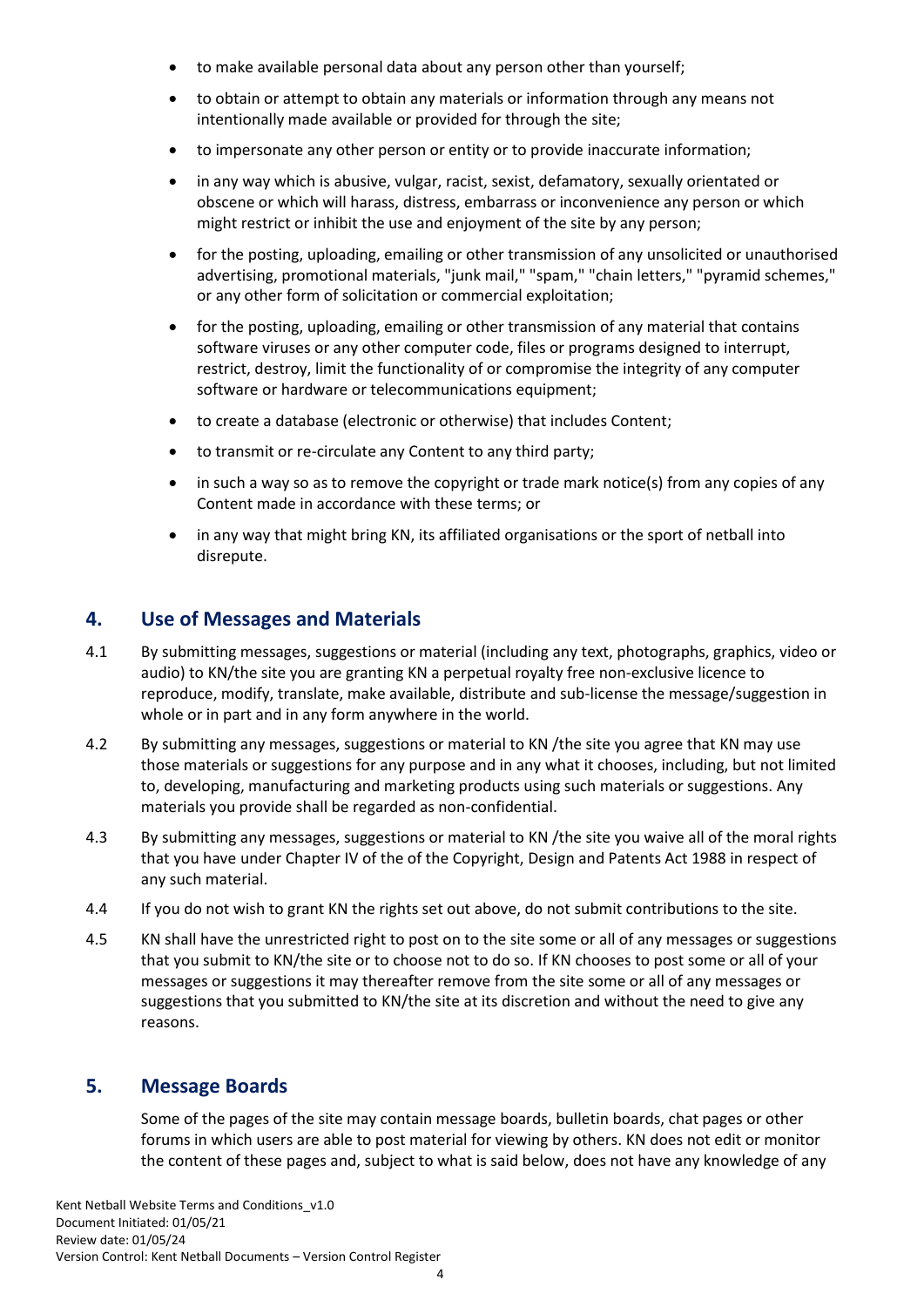of the activities or information carried on in, or contained within, those pages. If anyone becomes aware that any material on those pages, or any activities carried out on those pages, are offensive, unlawful or infringe any third-party rights in any way, please send an appropriately worded message to KN by email using this address:  $d\cos(\omega)$  entractionall.co.uk. KN shall then act expeditiously to remove any such material or to disable access to the information.

## <span id="page-4-0"></span>**6. Warranties and Liability**

- 6.1 The Content has been included in good faith and is only for your general information and is for recreational use. In particular, the Content does not constitute any form of advice, recommendation or arrangement by KN and is not intended to be relied upon by users in making (or refraining from making) any specific decisions. You are responsible for checking the accuracy of relevant facts and opinions given on the site before entering into any commitment based upon them. All conditions, warranties terms and undertakings express or implied statutory or otherwise in respect of the provision of the Content are excluded to the fullest extent permitted by law.
- 6.2 The Content may contain inaccuracies or typographical errors. KN makes no representations about the reliability, availability, timeliness and accuracy of the Content. KN does not warrant that the site will be free of viruses or other harmful components.
- 6.3 The site contains links to other websites ("third-party sites"). KN neither endorses nor takes responsibility for the availability or content of third-party sites and will not be a party to, or in any way responsible for, any transaction concerning goods or services available from such third-party sites. If you decide to use these links to access third-party sites you do so at your own risk.
- 6.4 On some of the pages of the site you may be informed of the opportunity of entering into agreements with third parties. KN or any of its subsidiary companies are not liable in relation to, and takes no responsibility for, any contract entered into by you with any third party.
- 6.5 Save as expressly provided for in these terms KN or any of its subsidiary companies shall not be liable for any direct, indirect or consequential loss or damage (including, without limit, loss of property or profit, business revenue or opportunity or anticipated savings and loss of or damage to any data) or for any costs, claims or demands of any nature whatsoever arising directly or indirectly out of the use of or access to the Content or any part thereof or in respect of any defect therein or any failure to provide or the late delivery of the same howsoever arising. KN does not exclude its liability for death and personal injury caused by its negligence.

## <span id="page-4-1"></span>**7. Privacy Notice**

- 7.1 The information that you provide about yourself to KN will only be used by KN in accordance with its Privacy Notice and by using this site you consent to our use of data collected on this site in the manner set out in the Privacy Notice.
- 7.2 We may use cookies on the site.

## <span id="page-4-2"></span>**8. Changes to these Terms and amendments to Content**

- 8.1 KN reserves the right, at its discretion, to make changes to any part of the site.
- 8.2 Due to its policy of updating and improving the site, KN may wish to change these Terms & Conditions from time to time and you agree to be bound by the Terms & Conditions which apply at the time of your use of the site.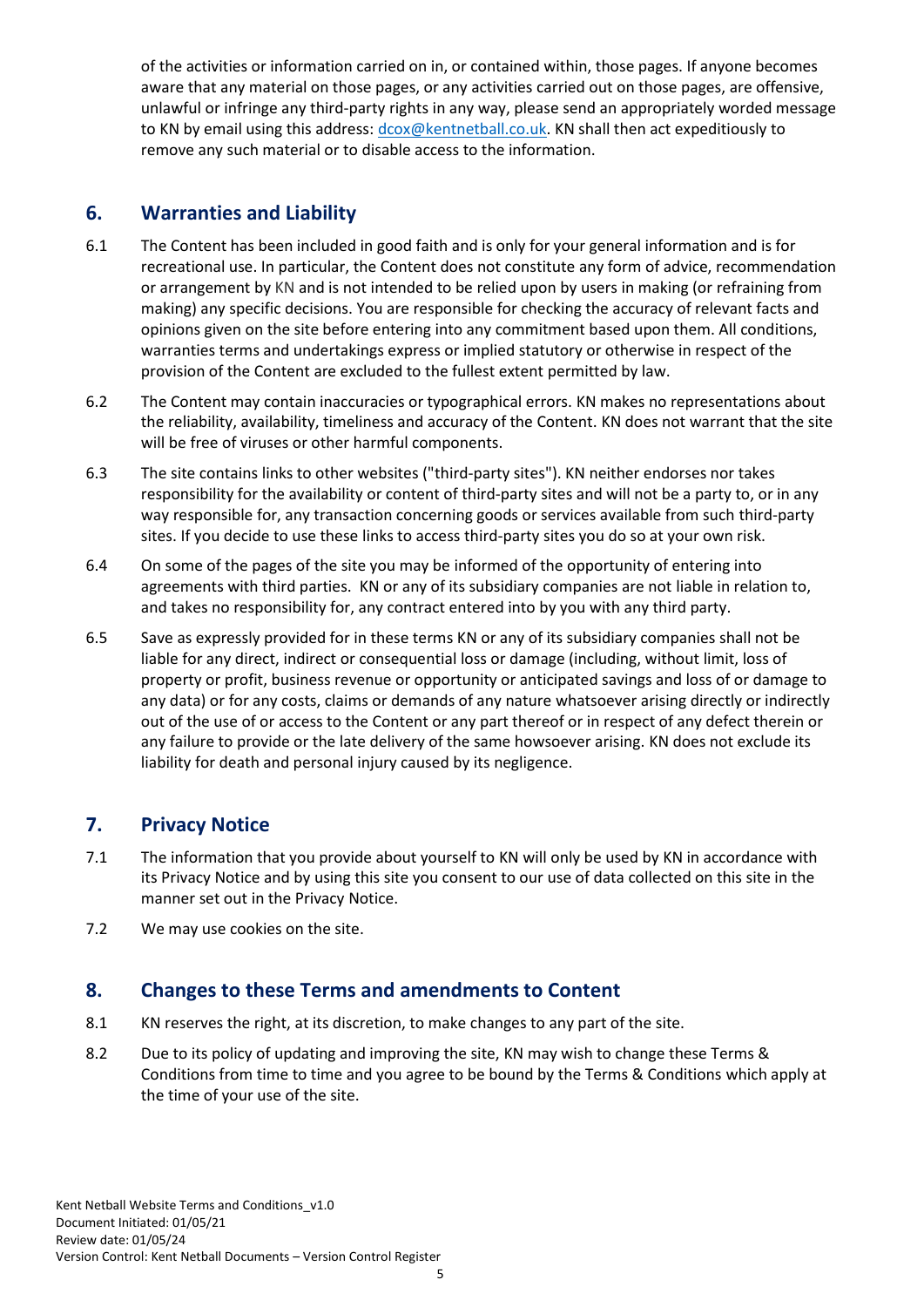## **9. Advertising and Sponsorship**

<span id="page-5-0"></span>The site may contain third-party advertising and sponsorship and advertisers and sponsors are responsible for ensuring that material submitted for inclusion on the site complies with international and national law. KN will not be responsible for any error or inaccuracy in advertising material.

#### **10. Competitions and prizes**

<span id="page-5-1"></span>From time-to-time KN may run competitions, free prize draws and promotions on the site. In each case these will be subject to additional competition terms that will be made available on the site.

## **11. Choice of Law and Jurisdiction**

<span id="page-5-2"></span>These Terms shall be governed by, and construed in accordance with, English law and the parties irrevocably agree that the courts of England shall have exclusive jurisdiction to settle any dispute which may arise out of, under, or in connection with these terms or the legal relationship established by them, and for those purposes irrevocably submit all disputes to the jurisdiction of the English courts.

## <span id="page-5-3"></span>**12. Cookies**

#### 12.1 **What is a Cookie?**

<span id="page-5-4"></span>Cookies are small text files that are stored on your PC, phone or other web enabled device when you visit the KN website. They are not harmful and do not contain any personal or confidential information such as your home address, date of birth or credit card details.

#### 12.2 **How are cookies used?**

<span id="page-5-5"></span>Cookies are an essential part of how the KN website works – they are needed to help provide you with a quick, responsive and personalised web experience. Cookies allow the website to remember actions that you have performed on the site, your preferences and the pages you have visited. They also tell the site that you have returned. Some aspects of the website cannot function effectively without using cookies.

#### <span id="page-5-6"></span>12.3 **How does the Kent Netball website use cookies?**

- **Analytical cookies** are used to recognise and count the number of visitors to the site, track the areas you visit as well as time spent browsing. This information allows us to get to know how you use our website, which in turn can help us to improve the way the website works, making it more user-friendly, which should enable you to find what you are looking for need more easily. They are used to measure the effectiveness of our promotions and understand what you like. We also use this information to help improve our website, make the content more relevant and improve the user experience.
- **Functional cookies** allow us to identify that you are moving from one page to another page and keep you logged as you browse the site and ensure content is loaded at the fastest possible speed. They also enable us to provide additional functionalities to the website that, whilst not essential; enable additional features that should improve your browsing experience.
- **Third Party Cookies** are cookies set by another organisation's website. Some pages on the KN website contain content embedded from a third party organisations e.g. Google,